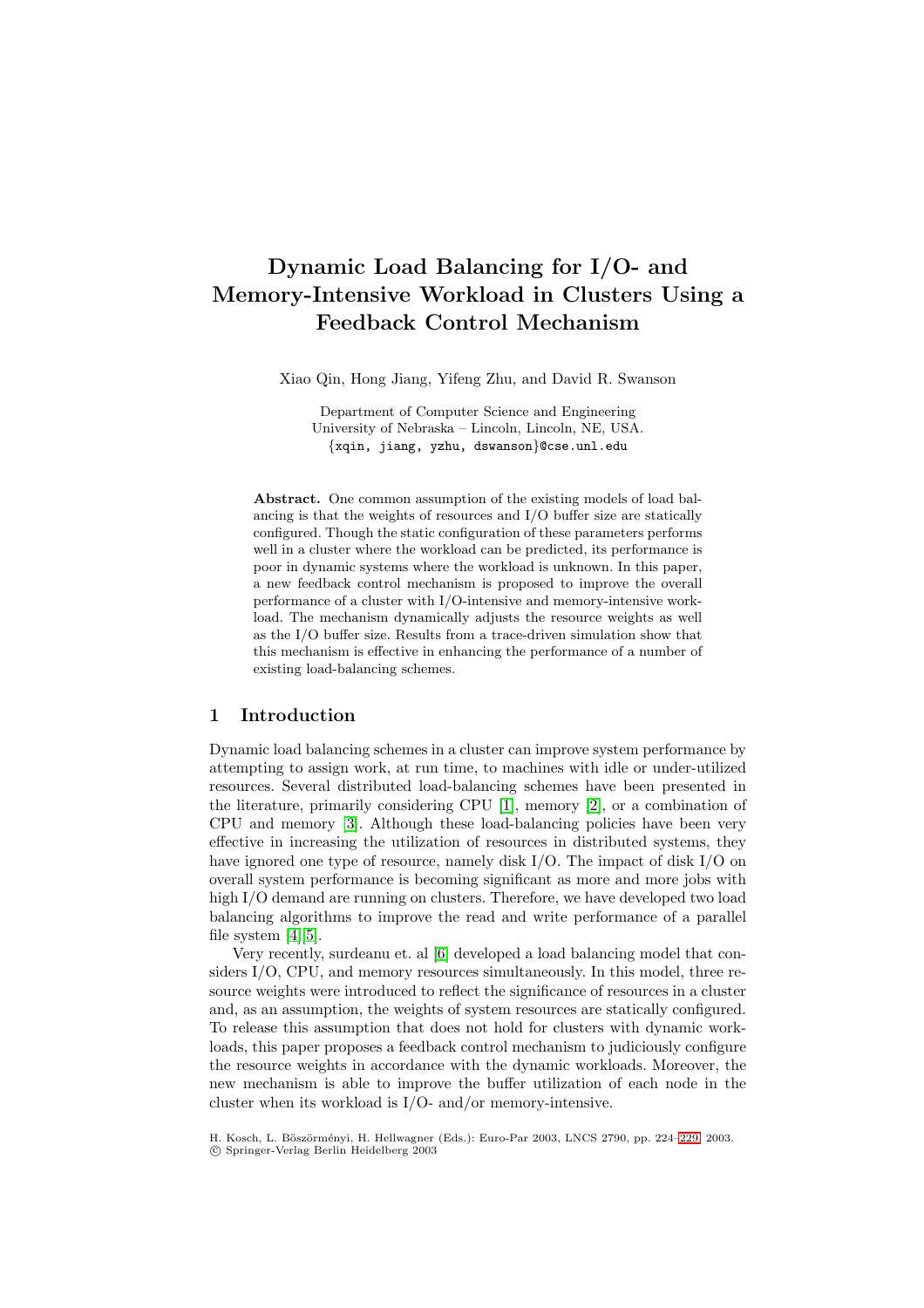### **2 Adaptive Load Balancing Scheme**

#### **2.1 Weighted Average Load-Balancing Scheme**

We consider the issue of a feedback control method in a cluster,  $M =$  ${M_1, ..., M_n}$ , connected by a high-speed network. Since jobs may be delayed because of sharing resources with other jobs or being migrated to remote nodes, the slowdown imposed on a job  $j$  is defined as:

$$
slowdown(j) = \frac{time_{WALL}(j)}{time_{CPU}(j) + time_{IO}(j)}
$$
(1)

where  $time_{WALL}(j)$  is the total time the job spends running, accessing I/O, waiting, or migrating, and  $time_{CPU}(j)$  and  $time_{IO}(j)$  are the times spent by j on CPU and I/O, respectively, without any resource sharing.

For a newly arrived job j at a node i, load balancing schemes attempt to ship it to a remote node with the lightest load if node  $i$  is heavily loaded, otherwise job  $j$  is admitted into node  $i$  and executed locally. We propose a weighted average load-balancing scheme, or WAL-FC, where a feedback control mechanism is incorporated. Each job is described by its requirements for CPU, memory, and I/O, which are measured by Seconds, Mbytes, and number of I/O accesses per ms, respectively. For a newly arrived job  $j$  at a node  $i$ , WAL-FC balances the system load in five steps. First, the load of node  $i$  is updated by adding job  $j$ 's load. Second, a migration is initiated if node  $i$  is overloaded. Third, a candidate node  $k$  with the lowest load is chosen. To avoid useless migrations, the load discrepancy between node  $i$  and  $k$  has to be greater than the load induced by job j. If a candidate node is not available, no migration will be carried out. Fourth, WAL-FC determines if job  $j$ 's migration is able to potentially reduce the job's slowdown. Finally, job  $j$  is migrated to the remote node k, and the loads of nodes i and k are updated.

WAL-FC calculates the weighted average load index of each node i, which is defined as the weighted average of CPU and I/O load, thus:

$$
load_{WAL} = W_{CPU} \times load_{CPU}(i) + W_{IO} \times load_{IO}(i),
$$
\n(2)

where  $load_{CPU}(i)$  is CPU load defined as the number of running jobs and  $load_{IO}(i)$  is the I/O load defined as the summation of the individual implicit and explicit I/O load contributed by jobs assigned to node i. It is noted that the memory load is expressed by the implicit I/O load imposed by page faults. Let  $l_{page}(i, j)$  and  $l_{IO}(i)$  denote the implicit and explicit I/O load of job j assigned to node i, respectively, then,  $load_{IO}(i)$  can be defined as:

$$
load_{IO}(i) = \sum_{j \in M_i} l_{page}(i, j) + \sum_{j \in M_i} l_{IO}(i).
$$
 (3)

When the node's available memory space is larger than or equal to the memory demand, there is no implicit I/O load imposed on the disk. Conversely, when the memory space of a node is unable to meet the memory requirements, page faults may lead to a high implicit I/O load.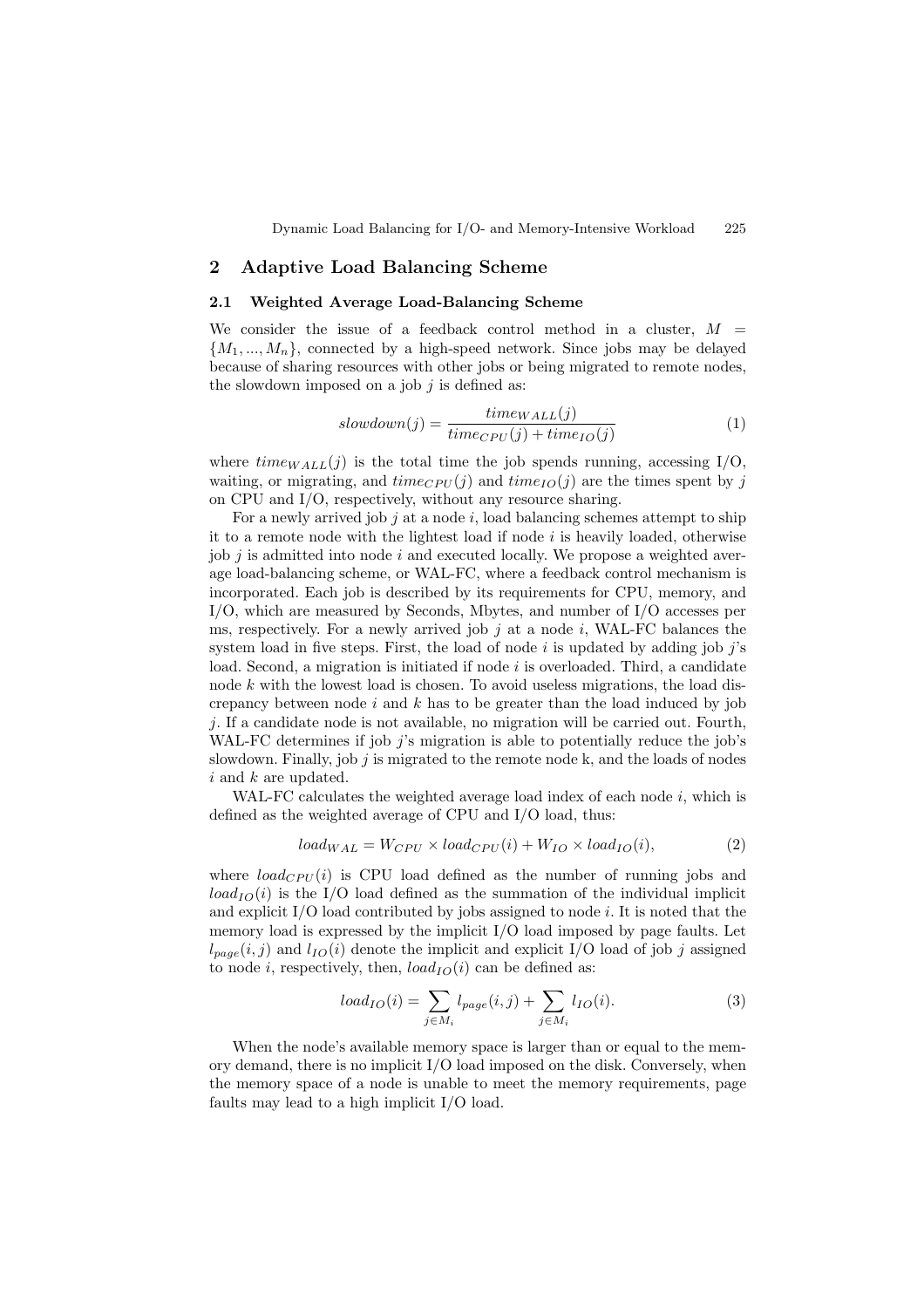#### **2.2 A Feedback Control Mechanism**

To retain high performance, a feedback control mechanism is employed to automatically adjust the weights of resources. The high level view of the architecture for the mechanism is presented in Fig.1, where the architecture comprises a load-balancing scheme, a resources-sharing controller, and a feedback controller. The slowdown of a newly completed job and the history slowdowns are fed back to the feedback controller, which then determines the required control action  $\Delta W_{IO}$ . ( $\Delta W_{IO} > 0$  means the IO-weight needs to be increased, and otherwise the IO-weight should be decreased.) Since the sum of  $W_{CPU}$  and  $W_{IO}$  is 1, the control action  $\Delta W_{CPU}$  can be obtained accordingly.



**Fig. 1.** Architecture of the feedback control mechanism

The feedback controller attempts to manipulate  $W_{CPU}$  and  $W_{IO}$  in the following three steps. First, the controller calculates the slowdown  $s_i$  of the newly completed job j. Second,  $s_i$  is stored in the history table, which reflects a specific pattern of the recent slowdowns. The average value of the slowdowns( $s_{avg}$ ) in the history table is computed. Finally, the performance is considered being improved if  $s_{avg} > s_j$ , therefore  $W_{IO}$  is increased if it has been increased by the previous control action, otherwise  $W_{IO}$  is decreased. Similarly,  $s_{avg} < s_j$ means that the performance has been worsened, suggesting that  $W_{IO}$  has to be increased if the previous control action has reduced  $W_{IO}$ , and vice versa.

Besides configuring the weights, the feedback control mechanism is utilized to dynamically manipulate the buffer size of each node. The main goals are: (1) improve the buffer utilization and the buffer hit rate; and (2) reduce the number of page faults. In Fig.1, the feedback control generates action  $\Delta bu f Size$ in addition to  $\Delta W_{CPU}$  and  $\Delta W_{IO}$ . Specifically,  $s_{avg} > s_j$  means the performance is improved by the previous control action, thereby increasing the buffer size if it has been increased by the previous control action, otherwise the buffer size is reduced. Likewise,  $s_{avg} < s_j$  indicates that the latest buffer control action leads to a worse performance, implying that the buffer size has to be increased if the previous control action has reduced the buffer size, and vice versa.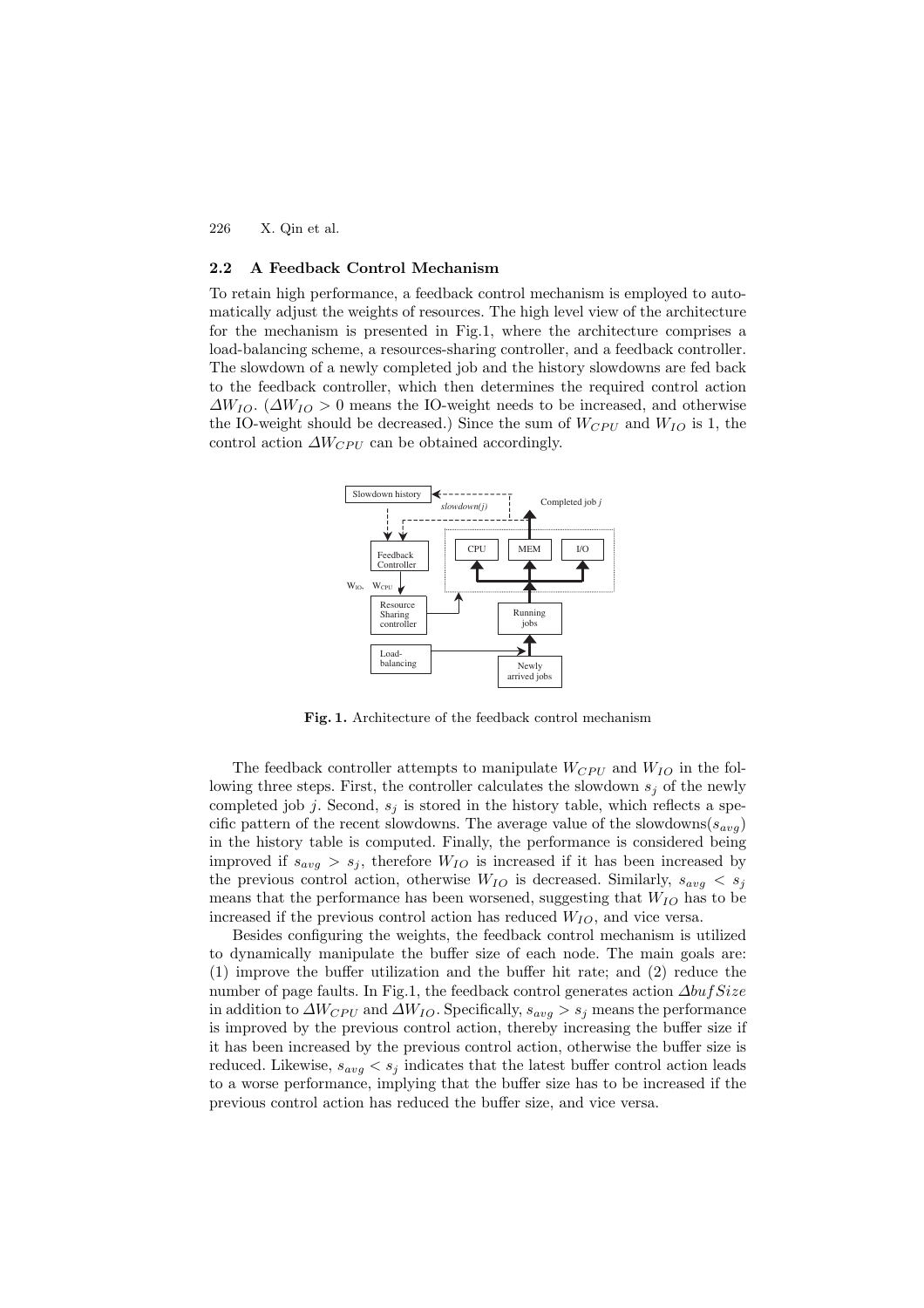## **3 Experiments and Results**

To evaluate the performance of the proposed scheme, We have evaluated the performance of the following load-balancing policies:

(1) CM: the CPU-memory-based policy [\[3\]](#page-5-0) without using buffer feedback controller(BFC).

(2) IO: the IO-based policy without using the BFC algorithm. The IO policy uses a load index that represents only the I/O load.

- (3) WAL: the Weighted Average Load-balancing scheme without BFC [\[6\]](#page-5-0).
- (4) CM-FC: the CPU-memory-based policy in which BFC is incorporated.
- (5) IO-FC: the IO-based load-balancing policy to which BFC is applied.
- (6) WAL-FC: the Weighted Average Load-balancing scheme with BFC.

In addition, the above schemes are compared with the performance of the following two policies: the non-load-balancing policy without BFC(NLB) and the non-load-balancing policy that employs BFC(NLB-FC).

#### **3.1 Simulation Model**

To study dynamic load balancing, Harchol-Balter and Downey [\[1\]](#page-5-0) implemented a simulator for a distributed system with six nodes. Zhang et. al [\[3\]](#page-5-0) extended this simulator by incorporating memory recourses. We have modified these simulators, implementing a simple disk model and an I/O buffer model. The traces used in the simulation are modified from  $[1][3]$ , and it is assumed that the  $I/O$ access rate is randomly chosen in accordance with a uniform distribution. The simulated system is configured with parameters listed in Fig.2.

| Parameters          | Value                  | Parameters                       | Value            |
|---------------------|------------------------|----------------------------------|------------------|
| CPU Speed           |                        | 800 MIPS Page Fault Service Time | $8.1 \text{ ms}$ |
| RAM Size            |                        | 640 MByte Seek and Rotation time | $8.0 \text{ ms}$ |
| Initial Buffer Size | $160MB$ <sub>vte</sub> | Disk Transfer Rate               | 40MB/Sec.        |
| Context switch time | $0.1$ ms               | Network Bandwidth                | 1Gbps            |

**Fig. 2.** Data Characteristics

Disk accesses of each job are modeled as a Poisson process. Data sizes of the I/O requests in each job are randomly generated based on a Gamma distribution with the mean size of 250KByte and the standard deviation of 50KByte. Since buffer can be used to reduce the disk  $I/O$  access frequency, we approximately model the buffer hit probability for job  $j$  running on node  $i$  as follows:

$$
hit_rate(i,j) = \begin{cases} \frac{r_j}{r_j+1} & \text{if } d_{buf}(i,j) \ge d_{data}(j),\\ \frac{r_j}{r_j+1} \times \frac{d_{buf}(i,j)}{d_{data}(j)} & \text{otherwise}, \end{cases}
$$
(4)

where  $r_j$  is the data re-access rate,  $d_{buf}(i, j)$  is the buffer size allocated to job j, and  $d_{data}(j)$  is the amount of data job j retrieves from or stores to the disk,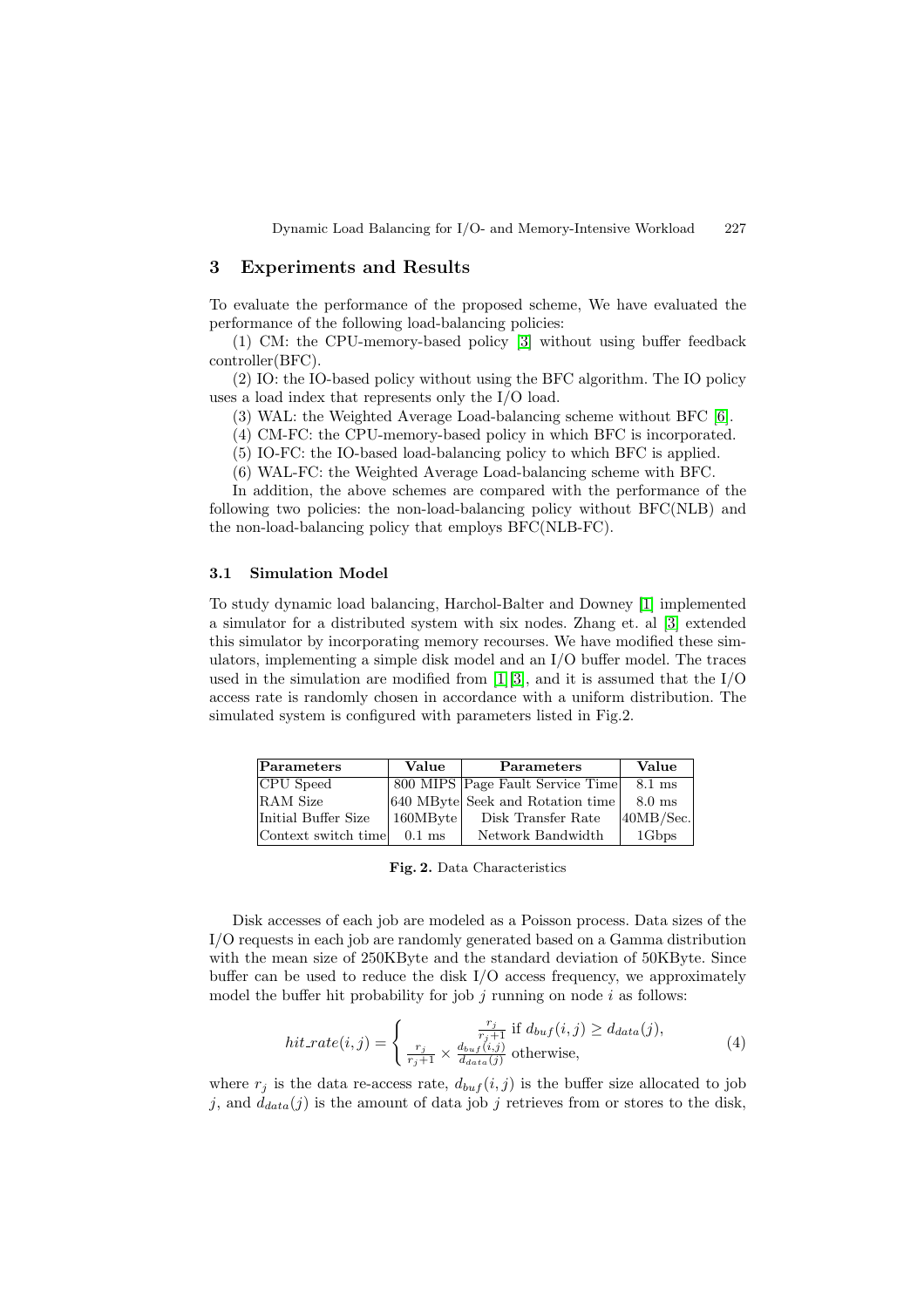<span id="page-4-0"></span>given a buffer with infinite size. Buffer is a resource shared by multiple jobs in the node, and the buffer size a job can obtain in node  $i$  at run time depends on the jobs' I/O access rate and mean data size of I/O accesses.

Figure 3 shows the effects of buffer size on the buffer hit probabilities of the NLB, CM and IO policies. When buffer size is smaller than 150MByte, the buffer hit probability increases almost linearly with the buffer size. The increasing rate of the buffer hit probability drops when the buffer size is greater than 150Mbyte, suggesting that further increasing the buffer size can not significantly improve the buffer hit probability when the buffer size approaches to a level at which a large portion of the I/O data can be accommodated in the buffer.



 $\Omega$ 10 20 30 40 50 60 70 80 90 100 7.2 7.4 7.6 7.8 8 8.2 8.4 Number of Page Fault Per Millisecond NLB NLB-FC **CM** CM-FC IO IO-FC WAL WAL-FC Mean Slowdown

**Fig. 3.** Buffer Hit Probability. Page-fault rate is 4.0No./ms, I/O access rate is  $2.2$ No./ms,  $R$  is data re-access rate.

**Fig. 4.** Mean slowdowns as a function of the page-fault rate. I/O access rate of 1.5No./ms

#### **3.2 Memory and I/O Intensive Workload**

This section attempts to show an interesting case where the workload is both memory and I/O intensive. The I/O access rate is set to 1.5No./ms, and the page fault rate is from 7.2No./ms to 8.4No./ms.

Not surprisingly, Figure 4 shows that load-balancing schemes achieve significant improvements. Moreover, the performances of CM, IO, and WAL are close to one another, whereas the performance of CM-FC is similar to those of IO-FC and WAL-FC. This is because the trace comprises memory-intensive and I/O-intensive jobs. Hence, while CM and CM-FC take advantage of balancing CPU-memory load, IO and IO-FC can enjoy benefits of balancing I/O load.

A second observation is that, under the memory and I/O intensive workload, CM-based policies achieve higher level of improvements over NLB than IO-based schemes. The reason is that when memory and  $I/O$  demands are high, the buffer sizes in a cluster are unlikely to be changed, as there is a memory contention